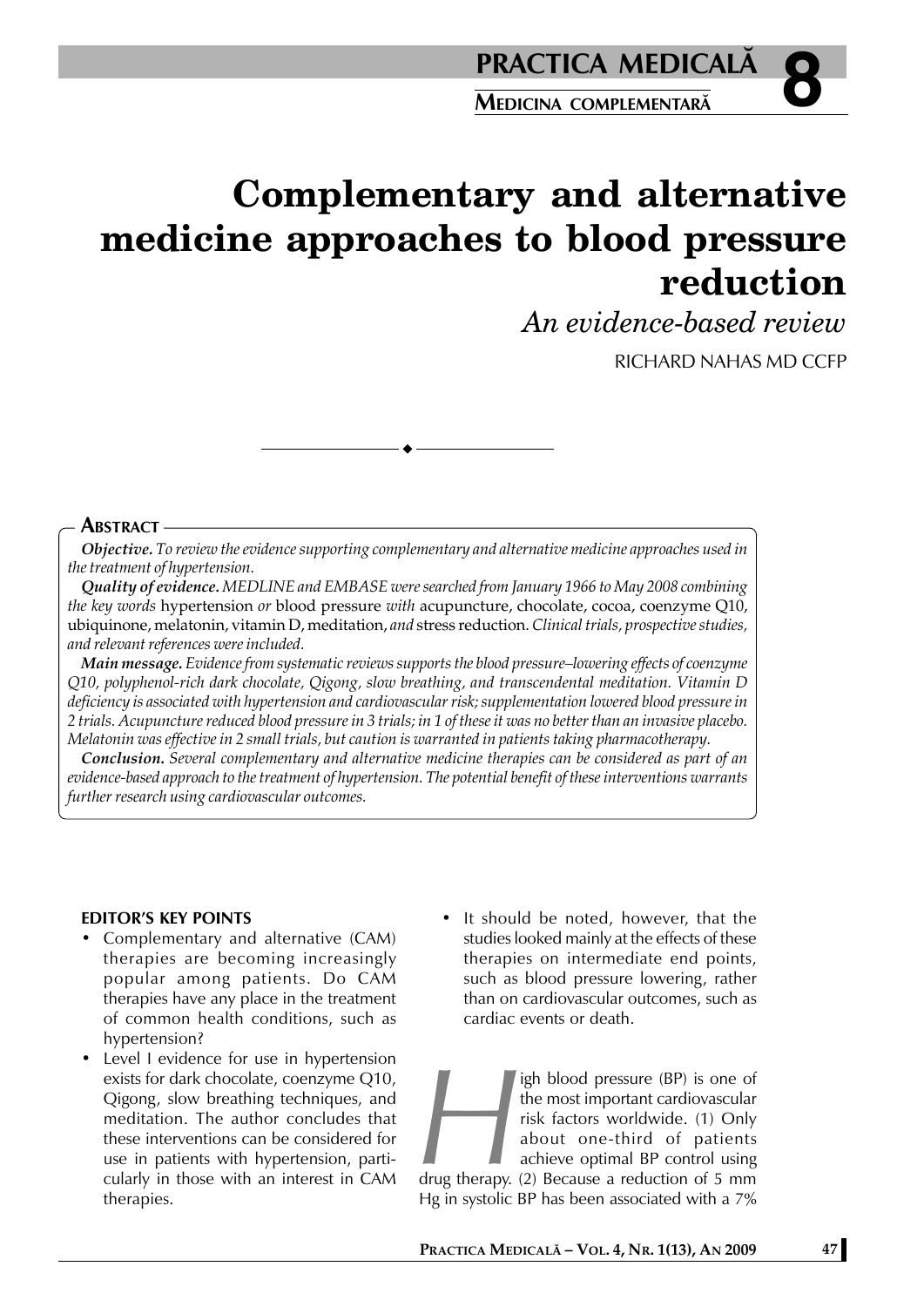reduction in all-cause mortality, (3) it is important to consider other interventions that reduce BP.

The Joint National Committee on Prevention, Detection, Evaluation and Treatment of High Blood Pressure recommends 5 lifestyle changes for all patients with hypertension: reducing sodium intake, increasing exercise, moderating alcohol consumption, losing weight, and following the Dietary Approaches to Stop Hypertension (DASH) eating plan. (2)

Less widely prescribed – but increasingly popular among patients – are complementary and alternative medicine (CAM) antihypertensive therapies. *Complementary and alternative medicine* describes the field of inquiry into therapies that are not widely taught in medical schools nor generally available in hospitals. (4) Canadian use of CAM therapies is similar to that in the United States, (5) where 36% of people regularly use CAM. (6) This article reviews some CAM approaches to BP reduction and the clinical evidence supporting their use.  $\Box$ 

#### **QUALITY OF EVIDENCE**

MEDLINE and EMBASE were searched from January 1966 to May 2008 combining the key words *hypertension* or *blood pressure* with *acupuncture, chocolate, cocoa, coenzyme Q10, ubiquinone, melatonin, vitamin D, meditation,* and *stress reduction.* Human clinical trials and prospective studies were selected, along with relevant references. The interventions were selected by the author based on a familiarity with the CAM literature and popular use by patients and CAM practitioners.

Level I evidence was available for most of the interventions (Table 1), although some studies had methodologic limitations inherent to nondrug clinical trials. This was most relevant to acupuncture and mind-body trials.  $\square$ 

**Table 1. Evidence supporting CAM approaches to BP reduction**

| <b>INTERVENTION</b>                               | <b>EVIDENCE</b>                |
|---------------------------------------------------|--------------------------------|
| Dark chocolate                                    | Meta-analysis of 5 RCTs        |
| Coenzyme Q10                                      | Meta-analysis of 12 RCTs       |
| Melatonin                                         | 2 RCTs                         |
| Vitamin D                                         | 2 RCTs, 2 case-control studies |
| Qigong                                            | 4 of 5 trials including 2 RCTs |
| Slow breathing                                    | Systematic review              |
| Meditation                                        | Meta-analysis of 9 RCTs        |
| Acupuncture                                       | 2 of 3 RCTs                    |
| BP - blood pressure, CAM - complementary and      |                                |
| alternative medicine, RCT - randomized controlled |                                |
| trial.                                            |                                |

#### **CHOCOLATE**

Dark chocolate and other foods derived from the cacao bean (*Theobroma cacao*) are rich in flavonoid polyphenols such as procyanidins.7 The Olmec and Aztec Mesoamericans used cacao to treat pain and inflammation.

An impressive relationship between cacao intake, BP, cardiovascular outcomes, and mortality was first demonstrated in the Dutch Zutphen Elderly Study. When 470 elderly men were followed prospectively for 15 years, those with the highest cocoa consumption had lower BP – and an adjusted 50% relative reduction in risk of cardiovascular and all-cause mortality. (8)

This is confirmed by several small trials. A recent metaanalysis of 5 randomized controlled trials ( $N = 173$ ) measured BP before and after daily consumption of chocolate. Patients consumed an average of 100 g daily (500 mg of polyphenols) for approximately 2 weeks. There was a reduction in systolic BP of 4.7 + 2.9 mm Hg (*P*  $<$  .002) and in diastolic BP of 2.8 + 2.0 mm Hg  $(P < .006)$ , (9)

The meta-analysis was statistically rigorous; 2 authors reviewed each of the studies and their methodologic quality (Jadad scale score of 8 to 10 out of 13). A funnel plot showed no publication bias, sensitivity analysis identified 1 study with undue influence, and Cochran Q testing uncovered some interstudy heterogeneity. The authors did not report concurrent methods of BP measurement or medication use. Blood pressure reduction was seen in 2 trials of hypertensive patients and in 2 of 3 trials of normotensive subjects.

The authors subsequently found long-term BP reduction from regular consumption of smaller amounts of chocolate. (10) They randomized 44 hypertensive patients to receive a 6.3 g square of dark chocolate or white chocolate daily for 18 weeks; those who ate dark chocolate had a reduction in systolic BP of  $2.9 \pm 1.6$  mm Hg (P)  $<$  .001) and in diastolic BP of 1.9  $\pm$  1.0 mm Hg  $(P < .001)$ .

This study was also important because the authors found a substantial rise in serum levels of S-nitrosoglutathione, which reflects levels of nitric oxide. This supports other evidence that suggests flavonoids in cacao upregulate nitric oxide synthase in endothelial cells (11) and that chocolate improves endothelial function. (12)

It seems reasonable to recommend that people with hypertension eat 10 to 30 g of dark chocolate daily. Recent data suggesting that dark chocolate also improves vascular function in diabetic patients should alleviate concern in this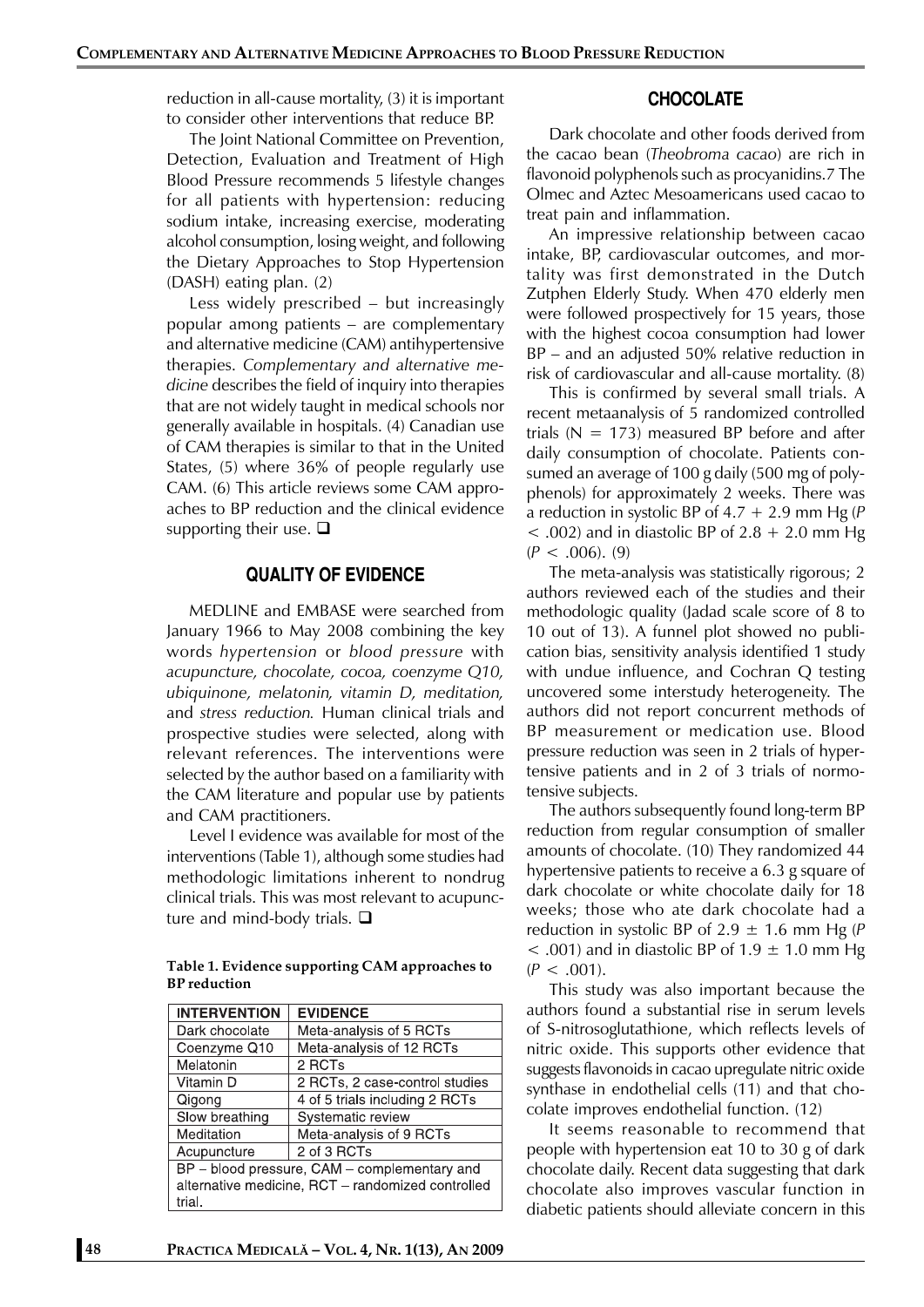population. (13) Because most commercial chocolate bars are processed under conditions that destroy flavonoids, so-called *gourmet* chocolate containing at least 70% cacao is a better choice. One potential risk is the triggering of migraine headaches in some patients.  $\square$ 

#### **COENZYME Q10**

Coenzyme Q10 (CoQ10) is known as *ubiquinone* because of its ubiquitous distribution in nature. First isolated in beef mitochondria in 1957, it is an integral component of the mitochondrial electron transport chain in humans. (14) Supplemental CoQ10 is known to reduce lipid peroxidation. (15) Good evidence supports its use in congestive heart failure, and small trials have found benefits for patients with type 2 diabetes, atherosclerosis, migraine, and Parkinson disease. (16) Coenzyme Q10 levels are reduced by statin therapy because it shares the hepatic mevalonate synthetic pathway with cholesterol. (17) Patients with hypertension have reduced serum levels of CoQ10. (18) A meta-analysis of 12 clinical trials of 352 patients concluded that CoQ10 lowers BP. (19) Blood pressure decreased by 16.6/8.2 mm Hg (*P* < .001) in 3 randomized, double-blind controlled trials ( $n = 120$ ), and by 13.5/10.3 mm Hg (*P* < .001) in the other studies, which were open-label, uncontrolled trials. Patients were treated at doses of 60 to 120 mg daily for 6 to 12 weeks. While the meta-analysis was limited by heterogeneity of the study populations, in many studies patients were able to discontinue medication.

Evidence from a large, prospective, multicentre trial with conventional end points of death and major cardiac events is much needed; however, the study's authors stated that "until the results of such trials are available, it would seem acceptable to add CoQ10 to conventional antihypertensive therapy." (19)

Coenzyme Q10 is available over-the-counter in doses ranging from 30 to 150 mg. The usual dose of 60 to 120 mg once to 3 times daily is not associated with any serious risks; mild gastrointestinal upset is the only side effect reported in a long-term trial of 3500 patients with congestive heart failure. (20) It might be wise to ask patients to monitor their BP for the first 2 to 3 weeks of therapy in the event of symptomatic BP reduction.  $\square$ 

#### **MELATONIN**

In the absence of light, retinal stimulation triggers adrenergic input to pineal production of melatonin. (21) René Descartes called the pineal gland "the seat of the soul," but melatonin (*N*acetyl-5-methoxytryptamine) was not characterized until 1950. It is available over-the-counter, and its use as a sleep aid is based on a systematic review establishing its efficacy in treating jet lag. (22)

Several findings support a link between melatonin and BP. Decreases in BP at night (23) are consistent with diurnal variation in cardiac events. (24) Nighttime BP is more predictive of cardiovascular outcomes than daytime BP. (25) People with coronary artery disease have reduced serum melatonin levels, (26) and diurnal variation in endotheliumdependent vasodilation is impaired in these patients. (27)

Some preliminary evidence supports the potential use of melatonin in hypertension. A randomized, double-blind crossover study examined 18 women; 9 had hypertension and were treated with angiotensin-converting enzyme inhibitors. (28) They were each given 3 mg of melatonin or placebo nightly for 3 weeks, and 24-hour ambulatory BP readings were taken at the end of each study period. Melatonin use modestly lowered mean BP by 3.77/3.63 mm Hg  $(P = .013)$ . The number of patients demonstrating a nocturnal BP-drop rose from 39% to 84%.

In another double-blind crossover study, 16 men with untreated hypertension each received 2.5 mg of melatonin or placebo for 3 weeks; 24-hour ambulatory BP readings were similarly used. Patients experienced a significant 6/4 mm Hg drop in BP after 3 weeks of melatonin use (systolic, *P* = .046; diastolic, *P* = .020). (29) There was also a nonsignificant trend to greater diurnal BP variation.

While there have been no reported adverse events associated with use of melatonin, caution is warranted in patients taking antihypertensive medication. Melatonin raised BP in 1 study of 47 patients taking nifedipine. (30) Conversely, 10 weeks of b-blocker therapy reduced melatonin levels in 42 patients. (31)  $\Box$ 

#### **VITAMIN D**

Although vitamin D is traditionally known for its effects on calcium homeostasis, a growing body of evidence points to its widespread effects on cancer, immunity, and cardiovascular disease. (32) A link between vitamin D status and BP is suggested by evidence that 1,25-dihydroxyvitamin D inhibits renin production (33) and blocks proliferation of vascular smooth muscle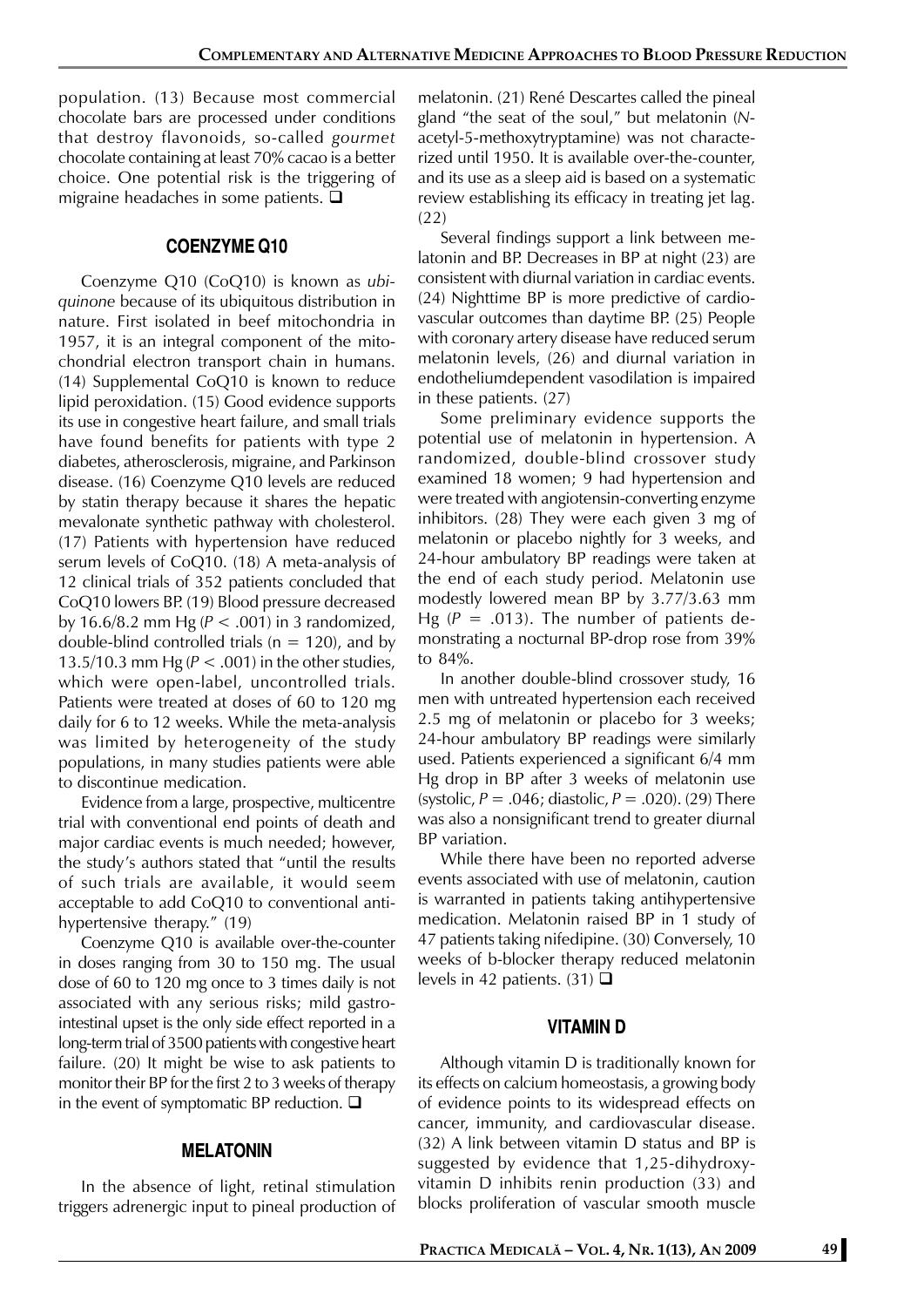cells. (34) Such a link could explain why BP rises with increasing distance from the equator, is higher in the winter than the summer, and is higher in patients of African origin. (35)

Vitamin D deficiency has been associated with increased risk of hypertension in 2 large prospective cohort studies. In a pooled analysis of more than 1700 normotensive patients, those with serum 25-hydroxyvitamin D (25-[OH]D) levels less than 40 nmol/L had a relative risk of 3.18 for developing hypertension over a 4-year period (95% confidence interval [CI] 1.39 to 7.29). (36) The importance of this finding is increased by a recent case-control study of 1354 patients in the Health Professionals Followup Study in which those with serum 25(OH)D levels less than 75 nmol/L had a relative risk of myocardial infarction of 2.42 (95% CI 1.53 to 3.84,  $P < .001$ ). (37)

Short-term treatment of vitamin D deficiency appears to lower BP. In a randomized controlled trial (RCT), 148 elderly women with baseline 25(OH)D levels of less than 50 nmol/L were given either 1200 mg calcium plus 800 IU of vitamin D3 or 1200 mg calcium alone. At the end of 8 weeks, systolic BP decreased by 13.1 mm Hg in the calcium and vitamin D3 group compared to 5.7 mm Hg in the calcium-only group ( $P < .02$ ). (38)

Ultraviolet (UV) B light waves trigger endogenous vitamin D production. A small RCT randomized 18 vitamin D–deficient hypertensive adults to undergo 18 tanning bed sessions over 6 weeks providing either UVA and UVB light or UVA light alone. Ambulatory 24-hour BP decreased by 6/6 mm Hg in the UVB group but did not decrease in the UVA group (*P* < .001).

Patients with deficiency should be treated and retested monthly until serum levels are greater than 75 nmol/L. While some patients might require high doses, experts agree that the risk of toxicity is low; up to 50000 units of vitamin D3 have been used daily for up to 5 months without side-effects. (39)  $\Box$ 

#### **MIND-BODY APPROACHES**

Emotional and psychological stress is an acknowledged mediator of hypertension; several mind-body interventions have been evaluated for BP-lowering potential.

*Qigong* is a part of traditional Chinese medicine (TCM) that incorporates movement, breathing, and meditation. Two systematic reviews have examined its role in hypertension. The first examined 12 RCTs involving 1218 patients. Overall outcomes were positive, but control groups were very different among the trials. Metaanalysis of 2 suitable trials demonstrated significant decrease in systolic BP of 12.1  $\pm$  5.0 mm Hg (95% CI 7.0 to 17.1 mm Hg) and diastolic BP of 8.5  $\pm$  4.1 mm Hg (95% CI 4.4 to 12.6 mm Hg). (40) The second meta-analysis examined 9 RCTs involving 908 patients and concluded that Qigong was superior to inactive control (decrease in systolic BP 17.0  $\pm$  5.5 mm Hg, diastolic BP 10.0  $\pm$  7.5 mm Hg) but not to drug or exercise control. (41)

Slow, controlled breathing can increase parasympathetic and decrease sympathetic nervous system activity, (42) which are important factors controlling BP. (43) A systematic review found 5 prospective studies, 2 of which were RCTs, involving a total of 356 patients, investigating the role of slow, controlled breathing in hypertension. Four out of 5 trials demonstrated benefit, with the only negative trial involving 30 diabetic patients for whom autonomic dysfunction was deemed a confounding factor. (44)

*Transcendental meditation* is a form of meditation in which the practitioner sits twice daily with eyes closed and repeats a mantra in a prescribed manner. While it has been called into question owing to the controversial nature of the transcendental meditation organization, 45 a meta-analysis of 9 RCTs found a reduction of 4.7 mm Hg (95% CI 7.4 to 1.9 mm Hg) in systolic BP and 3.2 mm Hg (95% CI 5.4 to 1.3 mm Hg) in diastolic BP. (46)  $\Box$ 

#### **ACUPUNCTURE**

*Acupuncture* is a therapeutic modality anchored in TCM. The nature of the intervention creates unique methodologic challenges and controversies, including the choice of placebo and the different forms of treatment based on a non-Western system of diagnosis. Nonetheless, standards have evolved to address these issues. (47)

Acupuncture has been evaluated in 3 RCTs with mixed results. In one, 160 Germans with mild to moderate hypertension were randomized to receive real or sham acupuncture. Patients were treated by Chinese TCM physicians who did not speak German. Points were selected based on 1 of 4 types of hypertension according to TCM criteria. After 6 weeks (22 treatments), real acupuncture led to a  $6.4 + 2.9$  mm Hg and  $3.7 + 2.1$  mm Hg greater reduction in systolic and diastolic BP, respectively (*P* < .001), than the sham treatment.

Similar findings were reported in a trial of 30 patients, with declines of 14.8/6.9 mm Hg in the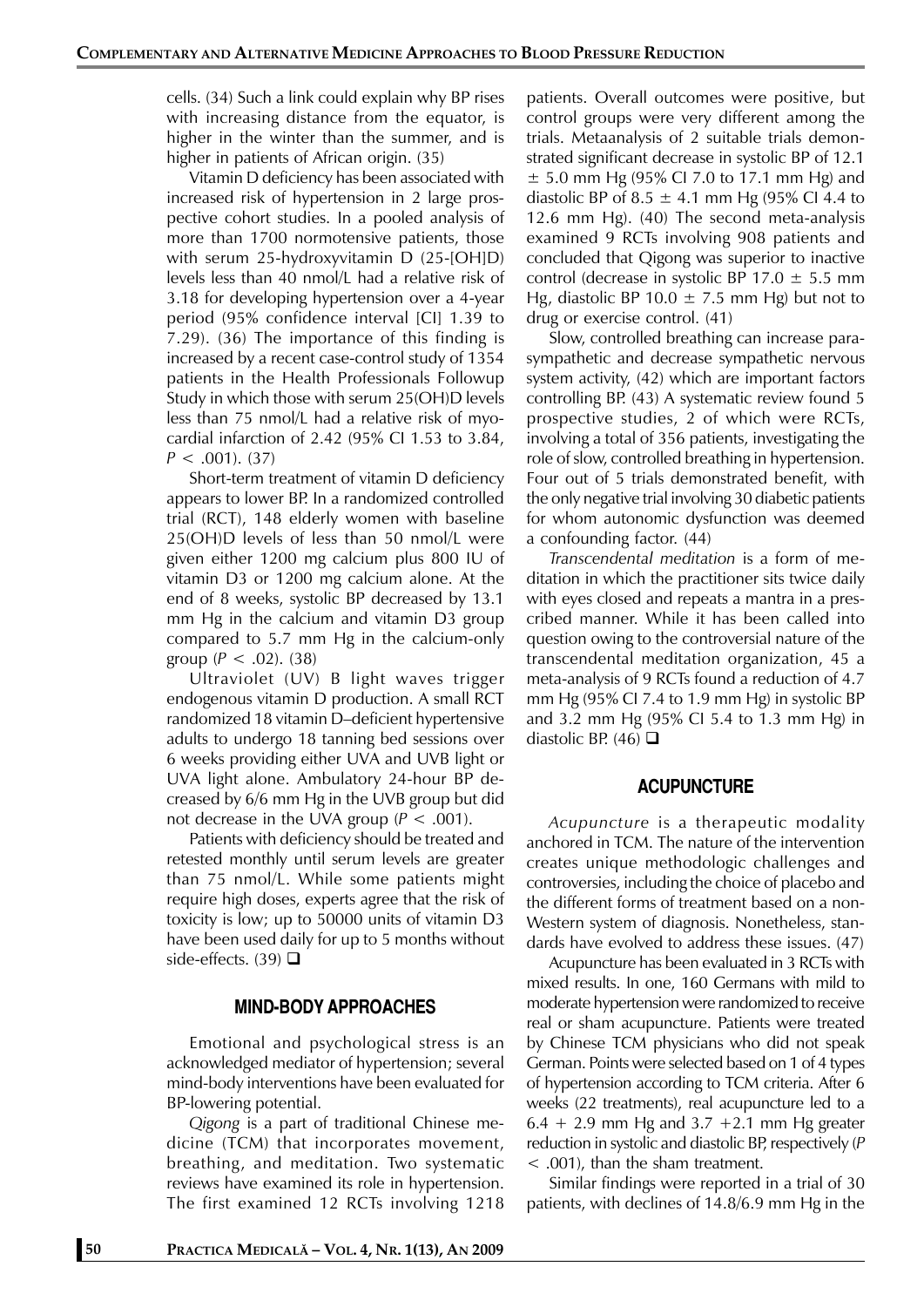real acupuncture group versus 4.0/1.1 mm Hg in the sham group. (48) One large negative trial, the Boston SHARP study, found no significant difference between active and sham treatments in 188 patients. Blood pressure declined significantly in both groups, and the authors suggested that their results might have been different had they used a noninvasive control. (49)  $\Box$ 

## **CONCLUSION**

These interventions can be considered for all hypertensive patients, particularly those with an interest CAM. In most cases, level I evidence supports their use.

While the evidenc1e supporting these CAM interventions is not as robust as that for pharmacotherapy, this should be considered in the context of the limitations of evidence-based medicine. Large, multinational RCTs provide the best clinical evidence, but their massive cost limits their viability largely to patented pharmaceutical drugs. Governments and insurers should direct more funding to these and other rational CAM interventions. Until then, our review concludes the following:

• The best evidence exists for dark chocolate, coenzyme Q10, Qigong, slow breathing techniques, and meditation. All are supported by systematic reviews. The largest BP reduction was seen with use of coenzyme Q10.

- Two RCTs support BP reduction by treating vitamin D deficiency using UVB light or supplementation. Serum vitamin D levels have also been associated with risk of cardiovascular events in large prospective cohort studies and short-term supplementation reduced BP in 1 randomized trial.
- Two small trials support the use of melatonin, but other studies suggest caution when combining it with calcium-channel blockers or β-blockers.
- The evidence from 3 acupuncture trials is mixed, but this might be related to some therapeutic effect of the placebo chosen in the 1 negative trial.
- Dark chocolate was effective in a metaanalysis of 5 RCTs. Increased consumption was associated with significantly reduced risk of cardiovascular events and all-cause mortality in 1 prospective cohort study.  $\square$

**Dr Nahas** is the founder and Medical Director of Seekers Centre for Integrative Medicine in Ottawa, Ont.

Competing interests

**Dr Nahas** is the founder and Medical Director of Seekers Centre for Integrative Medicine. Correspondence

**Dr Richard Nahas,** Seekers Centre for Integrative Medicine, 6 Deakin St, Ottawa, ON K2E 1B3; telephone 613 727-7246; e-mail richard@seekerscentre.com

# **REFERENCES**

- **1. Yusuf S, Hawken S, Ounpuu S, Dans T, Avezum A, Lanas F, et al** – Effect of potentially modifiable risk factors associated with myocardial infarction in 52 countries (the INTERHEART study): case-control study. *Lancet* 2004;364(9438):937-52.
- **2. Chobanian AV, Bakris GL, Black HR, Cushman WC, Green LA, Izzo JL Jr, et al** – Seventh report of the Joint National Committee on Prevention, Detection, Evaluation and Treatment of High Blood Pressure. *Hypertension* 2003;42(6):1206-52. Epub 2003 Dec 1.
- **3. Whelton PK, He J, Appel LJ, Cutler JA, Havas S, Kotchen TA, et al** – Primary prevention of hypertension: clinical and public health advisory from the National High Blood Pressure Education Program. *JAMA* 2002;288(15):1882-8.
- **4. Eisenberg DM, Kessler RC, Foster C, Norlock FE, Calkins DR, Delbanco TL** – Unconventional medicine in the United States. Prevalence, costs, and patterns of use. *N Engl J Med* 1993;328(4):246-52.
- **5. McFarland B, Bigelow D, Zani B, Newsom J, Kaplan M** – Complementary and alternative medicine use in Canada and the United States. *Am J Public Health* 2002;92(10):1616-8.
- **6. Barnes P, Powell-Griner E, McFann K, Nahin R** – Complementary and alternative medicine use among adults: United States, 2002. *Adv Data* 2004;(343):1-19.
- **7. Hollenberg NK, Schmitz H, Macdonald I, Poulter N** – Cocoa, flavanols and cardiovascular risk. *Br J Cardiol* 2004;11(5):379-86.
- **8. Buijsse B, Feskens EJM, Kok FJ, Kromhout D** – Cocoa intake, blood pressure, and cardiovascular mortality: the Zutphen Elderly Study. *Arch Intern Med* 2006;166(4):411-7.
- **9. Taubert D, Roesen R, Schomig E** Effect of cocoa and tea intake on blood pressure. *Arch Intern Med* 2007;167(7):626- 34.
- **10. Taubert D, Roesen R, Lehmann C, Jung N, Schomig E** – Effects of low habitual cocoa intake on blood pressure and bioactive nitric oxide. *JAMA* 2007;298(1):49- 60.
- **11. Foster MW, Pawloski JR, Singel DJ, Stamler JS** – Role of circulating Snitrosothiols in control of blood pressure. *Hypertension* 2005;45(1):15-7. Epub 2004 Nov 22.